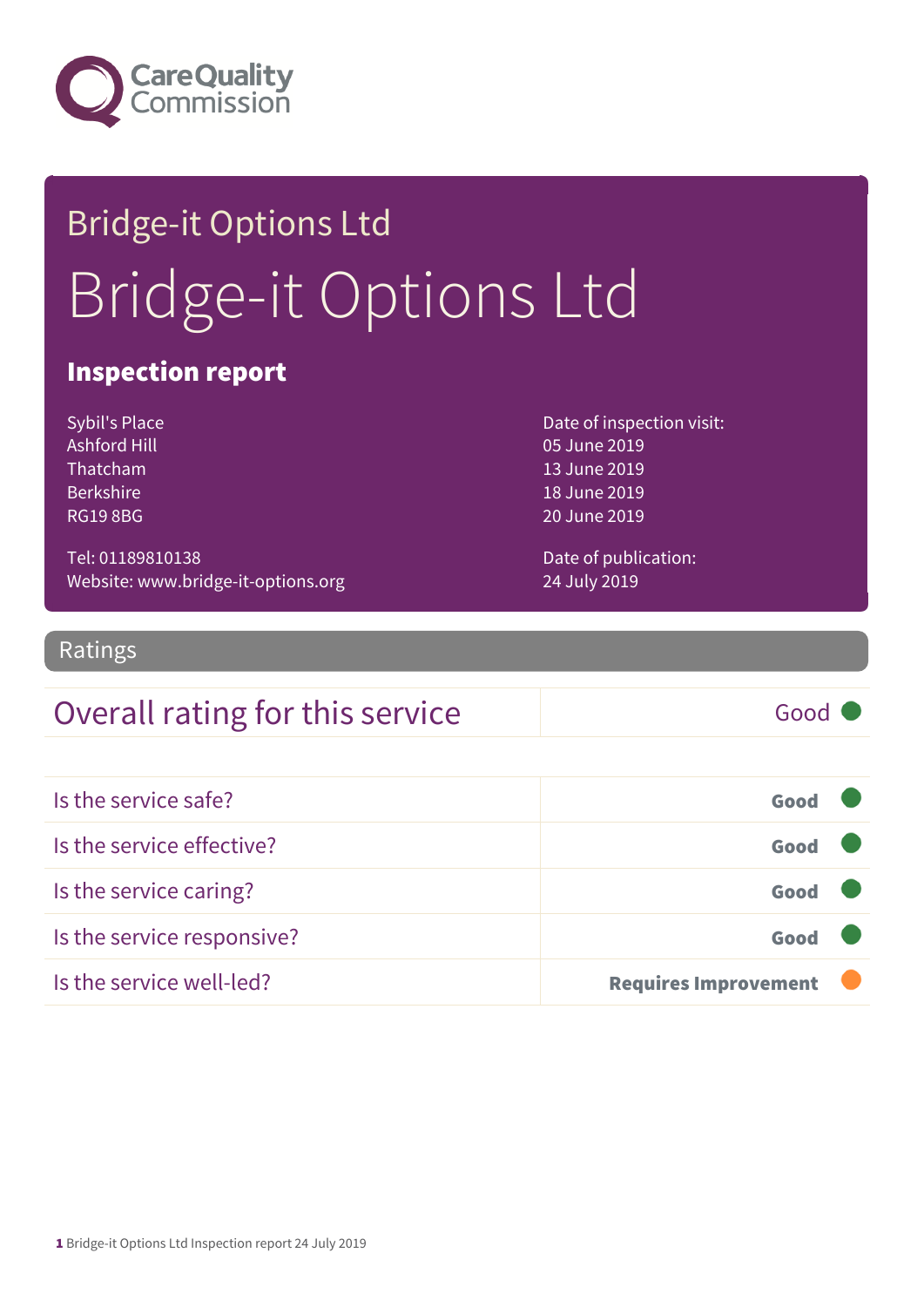### Summary of findings

### Overall summary

About the service: Bridge-It Options Limited is a domiciliary care agency (DCA). It provides personal care to people living in their own houses and flats in the community. It provides a service to adults, some of whom were living dementia, and younger adults.

Not everyone using Bridge-It Options Ltd received a regulated activity; CQC only inspects the service being received by people provided with 'personal care'; help with tasks related to personal hygiene and eating. Where they do, we also take into account any wider social care provided.

At the time of our inspection 29 people using the DCA aspect of the service who received personal care.

People's experience of using this service:

Management processes were in place to monitor and improve the quality of the service. However, these were not always effective and did not always identify opportunities for improvement.

People told us they felt safe when being supported by care staff. There were appropriate systems in place to protect people from the risk of abuse.

There were enough staff to meet people's needs. The provider had effective systems in place to ensure safe recruitment practices.

People's needs were met in a personalised way by staff who were competent, kind and caring. Staff respected people's privacy and protected their dignity.

Individual and environmental risks were managed appropriately.

People were empowered to make their own choices and decisions. They were involved in the development of their individual care plans.

People know how to complain. When complaints were received these were investigated and responded to in line with the provider's policy.

The home has been rated Good overall as it met the characteristics for this rating in four of the five key questions. More information is in the full report, which is on the CQC website at: www.cqc.org.uk

#### Rating at last inspection:

The last rating for this service was requires improvement (published 19 April 2018) and there were three breaches of regulations. The provider completed an action plan after the last inspection to show what they would do and by when to improve. At this inspection we found improvements had been made and the provider was no longer in breach of the regulations.

Why we inspected:

This was a planned inspection based on the previous inspection rating.

#### Follow up:

We will continue to monitor the intelligence we receive about this service and plan to inspect in line with our re-inspection schedule for those services rated as good.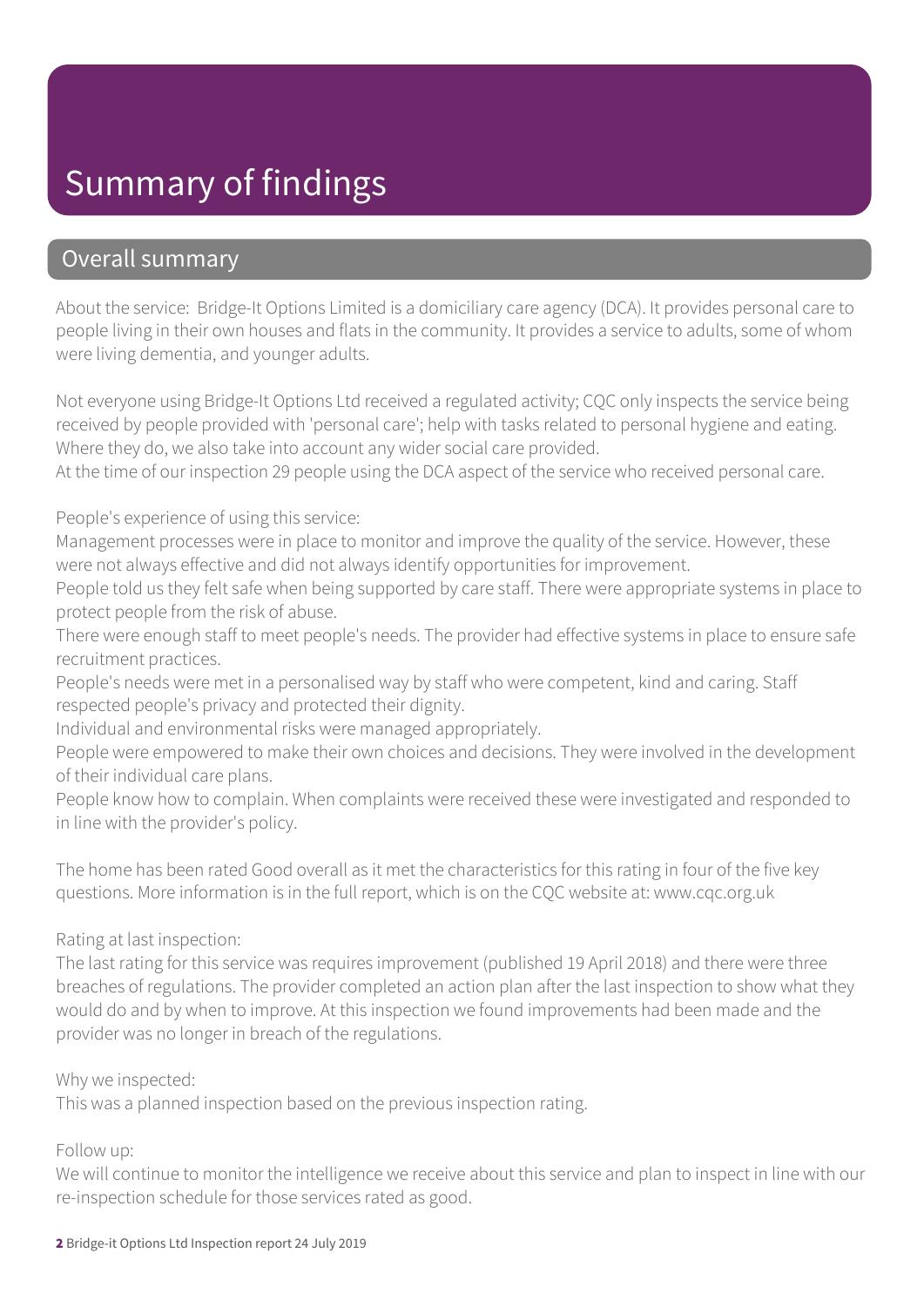### The five questions we ask about services and what we found

We always ask the following five questions of services.

| Is the service safe?                          | Good                        |
|-----------------------------------------------|-----------------------------|
| The service had improved and was now safe.    |                             |
| Details are in our safe findings below.       |                             |
| Is the service effective?                     | Good                        |
| The service was effective.                    |                             |
| Details are in our effective findings below.  |                             |
| Is the service caring?                        | Good                        |
| The service was caring.                       |                             |
| Details are in our caring findings below.     |                             |
| Is the service responsive?                    | Good                        |
| The service was responsive.                   |                             |
| Details are in our responsive findings below. |                             |
| Is the service well-led?                      | <b>Requires Improvement</b> |
| The service was not always well-led.          |                             |
| Details are in our well-Led findings below.   |                             |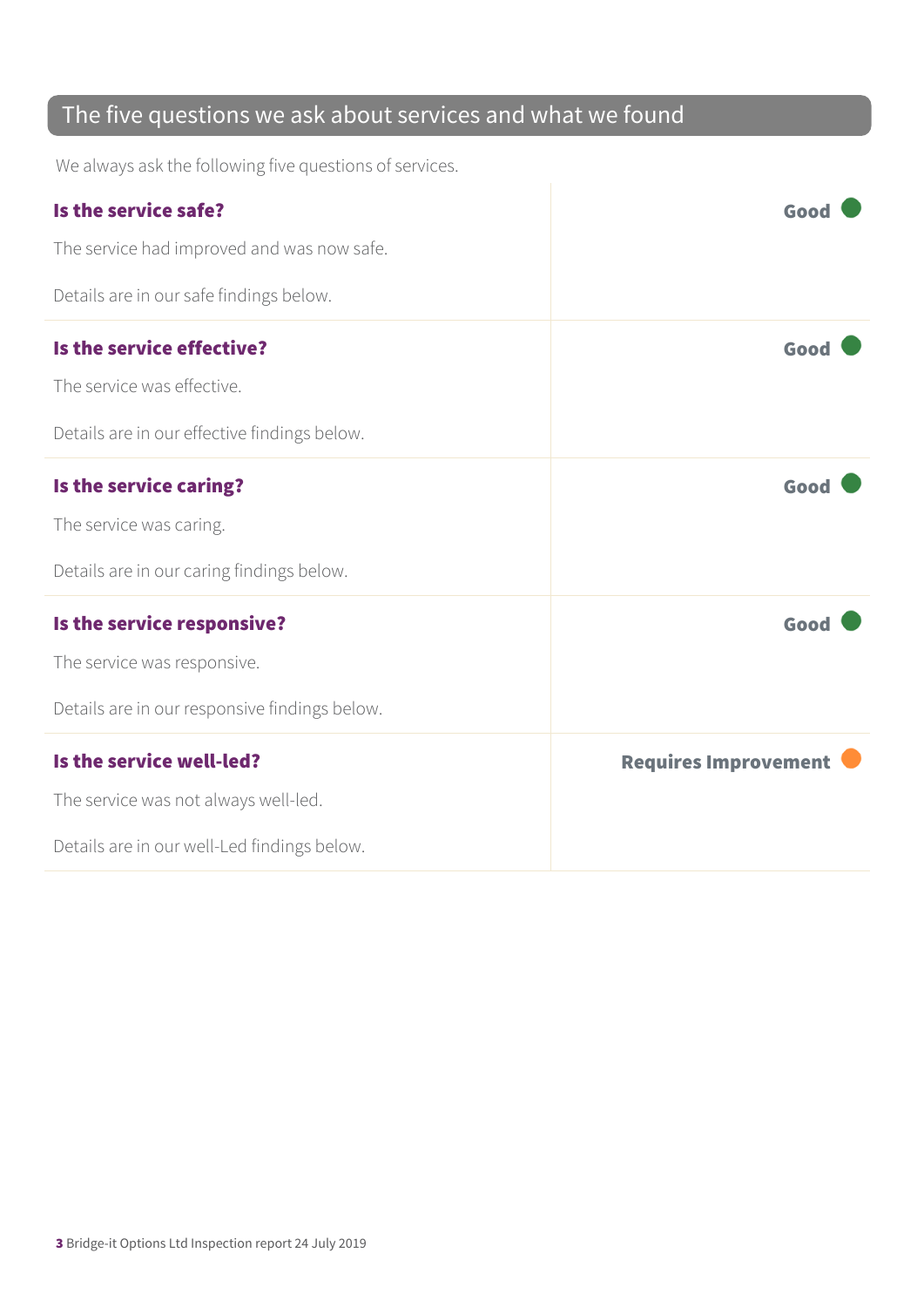

# Bridge-it Options Ltd Detailed findings

### Background to this inspection

#### The inspection

We carried out this inspection under Section 60 of the Health and Social Care Act 2008 (the Act) as part of our regulatory functions. We checked whether the provider was meeting the legal requirements and regulations associated with the Act. We looked at the overall quality of the service and provided a rating for the service under the Care Act 2014.

Inspection team The inspection team consisted of one inspector.

#### Service and service type

Bridge-It Options Ltd provides personal care to people living in their own houses and flats in the community. Not everyone using Bridge-It Options Ltd received a regulated activity; CQC only inspects the service being received by people provided with 'personal care'; help with tasks related to personal hygiene and eating. Where they do, we also take into account any wider social care provided.

The service did not have a manager registered with the Care Quality Commission in post. The process for registering a new manager had commenced with CQC. This means that only the provider was legally responsible for how the service is run and for the quality and safety of the care provided.

#### Notice of inspection

We gave the service 48 hours' notice of the inspection. This was because it is a small service and we needed to be sure that the provider or manager would be in the office to support the inspection.

#### What we did before the inspection

Before the inspection, we reviewed information we had received about the service, including previous inspection reports and notifications. Notifications are information about specific important events the service is legally required to send to us. The provider was not asked to complete a provider information return prior to this inspection. This is information we require providers to send us to give some key information about the service, what the service does well and improvements they plan to make. We took this into account when we inspected the service and made the judgements in this report.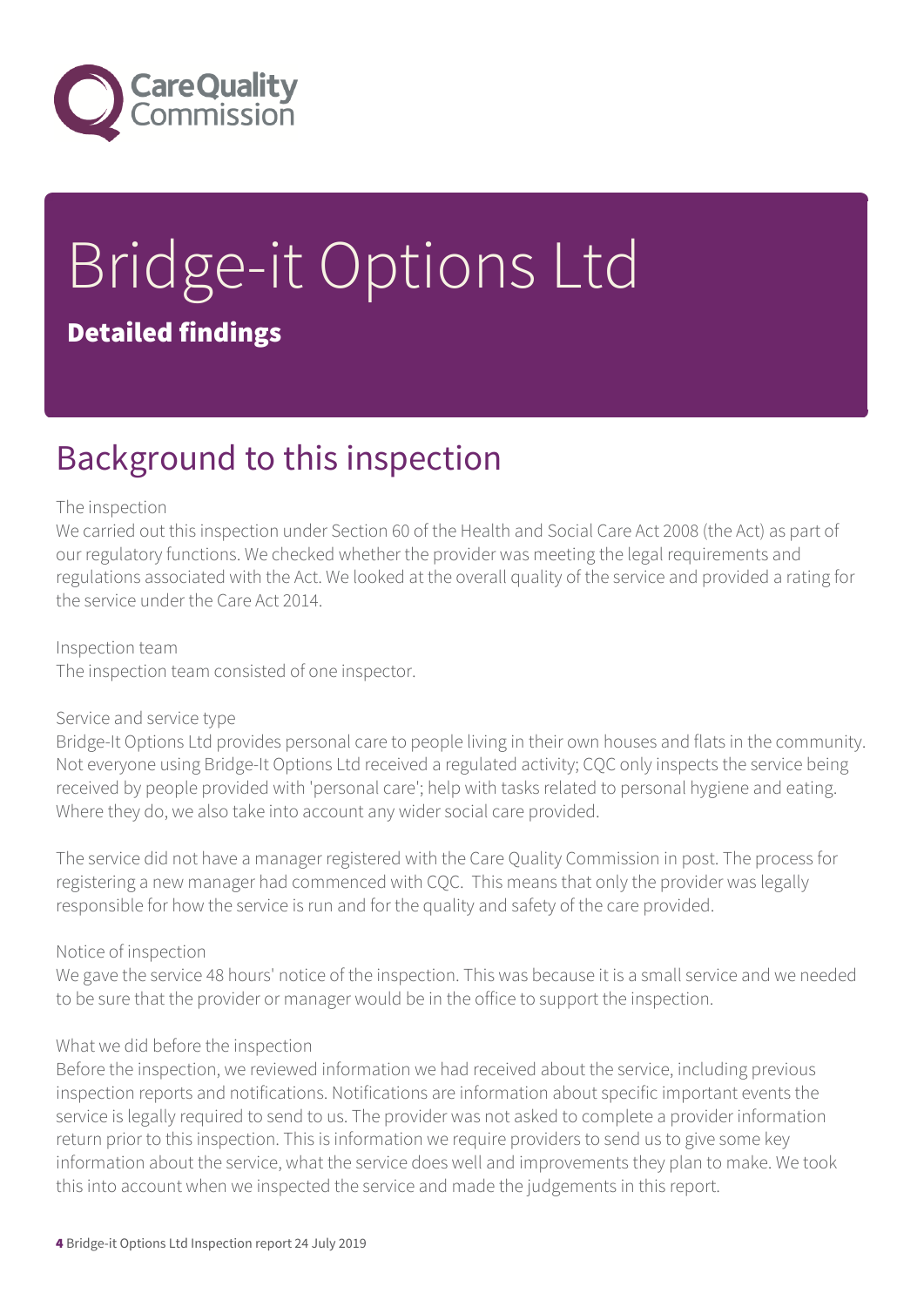During the inspection, we gathered information from:

We visited two people in their homes and spoke with another two people over the telephone. We also spoke with one family member. We spoke with seven members of staff including the provider, the branch manager, a field care supervisor, a care co-ordinator and three personal assistants (care staff).

We reviewed a range of records. This included six people's care records and multiple medication records. A variety of records relating to the management of the service including policies and procedures, records of accidents, incidents and complaints, audits and quality assurance reports.

#### After the inspection

We requested feedback from six health and social care professionals and received feedback from one of them. We also received feedback from a further three other care staff.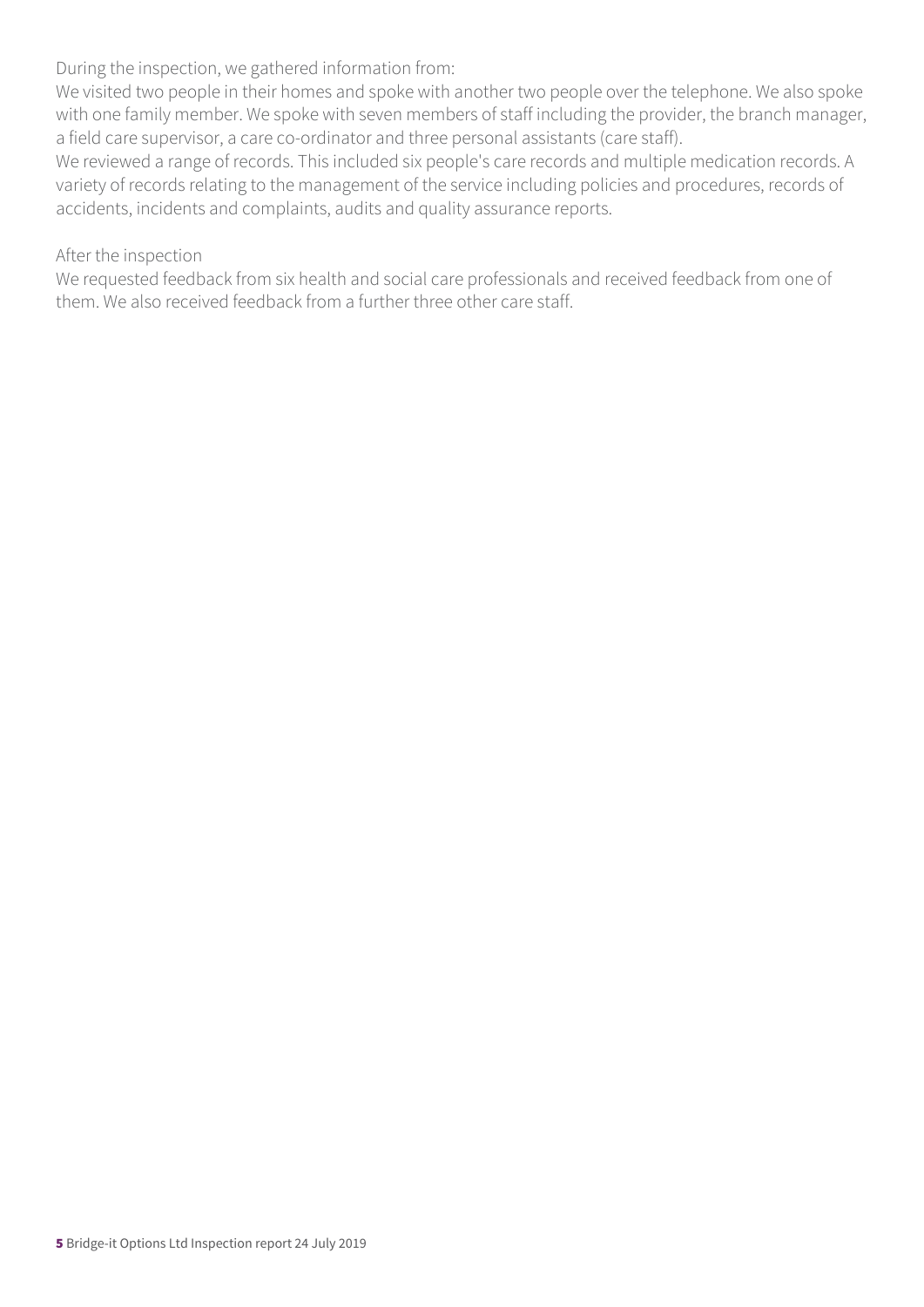### Is the service safe?

## Our findings

Safe – this means we looked for evidence that people were protected from abuse and avoidable harm.

At the last inspection this key question was rated as requires improvement. At this inspection this key question has now improved to good. This meant people were safe and protected from avoidable harm.

#### Using medicines safely

At our last inspection the provider had failed to ensure medicines were managed safely. This was a breach of regulation 12 (Safe Care and Treatment) of the Health and Social Care Act 2008 (Regulated Activities) Regulations 2014.

At this inspection we found enough improvement had been made and the provider was no longer in breach of regulation 12.

• The provider had processes in place to make sure people received medicines safely, in line with their agreed support needs and choices, and as prescribed.

- Each person's care plan reflected their individual medicine needs. They gave detailed information concerning the level of assistance individuals required, in addition to how and when medicines should be administered.
- People received their medicines from trained staff who had their competency checked regularly.
- Records relating to medicines were accurate, complete and up to date. The provider had a system to audit records and follow up any gaps or mistakes in records.

• There was guidance in place for people who took medicines on an 'as needed' (PRN) basis, in line with the provider policies, which also included guidance on the management of errors. As part of their medicine's audit the provider had recently identified a trend in respect of a number of minor medicine errors, with no impact on people. The provider had arranged and carried out extra training and a period of intense oversight to ensure staff were competent and people received their medicines safely.

Systems and processes to protect people from the risk of abuse; Learning lessons when things go wrong • People said they felt safe. One person told us, "I feel safe when the carers are here and when they help me to get up."

• The provider had appropriate systems and processes in place to protect people from the risk of abuse. Staff had received safeguarding training and could recognise abuse and knew how to protect people from the risk of harm. One member of staff told us "I have done lots of training including safeguarding. If I had a concern I would report to the manager and then go from there. If nothing happened I could go to social services."

• Every accident, incident and safeguarding concern was reviewed by the provider who looked for trends and lessons learnt. They were able to give examples where they had taken positive action and changed a person's support and care plan following a series of falls.

Assessing risk, safety monitoring and management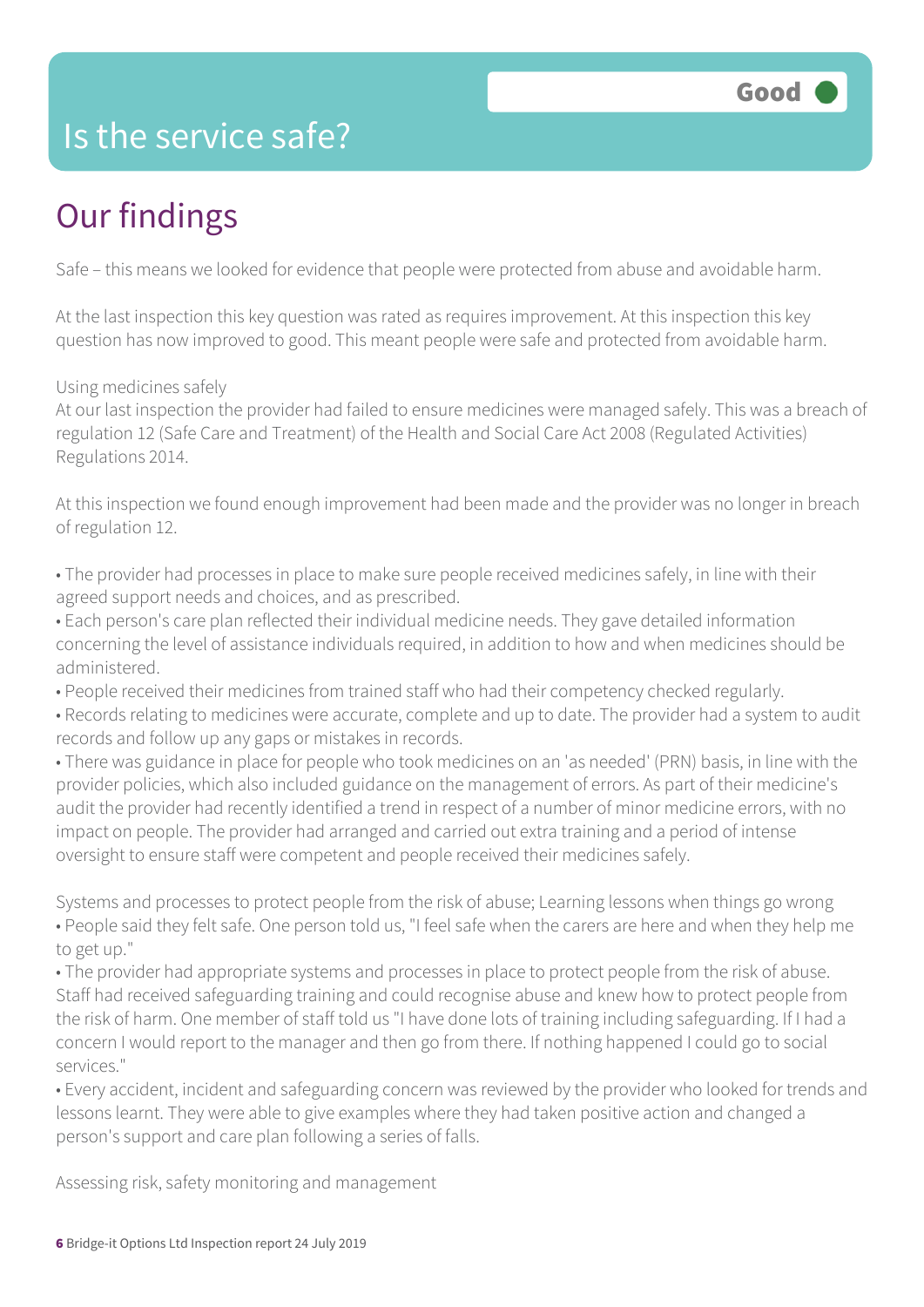• Support was delivered in ways that supported people's safety, welfare and choice. Staff understood where people required support to reduce the risk of avoidable harm.

• Where risks had been identified actions to mitigate those risks were integrated into the care plan. For example, one person was at risk of falls and their care plan contained basic explanations of the control measures for staff to follow to keep them safe, however these were generic and not person centred. • Other risks managed in a similar way included, risks related to moving and handling, pressure related

injuries and the development of urinary tract infections.

• Environmental risks in respect of providing care in people's homes had been explored, assessed and where appropriate action had been identified to allow staff to manage those risks safely.

#### Staffing and recruitment

At our last inspection the provider had failed to complete the required checks to ensure all staff were suitable to be employed. This was a breach of regulation 19 (Fit and proper persons employed) of the Health and Social Care Act 2008 (Regulated Activities) Regulations 2014.

At this inspection we found enough improvement had been made and the provider was no longer in breach of regulation 19.

• Recruitment processes protected people from being cared for by staff that were unsuitable to work in their home. A range of recruitment checks took place before staff started working at the service. A new member of staff told us. "I had to wait for my DBS [Disclosure & Barring Service] check to come back. They didn't even get me in to train before it came back." A DBS helps providers ensure that staff are suitable to work with the people supported by the service.

• The provider kept the necessary records to show recruitment processes were followed.

• Staffing levels ensured that people received the support they needed safely and at the times they needed. One person told us, "They [staff] always turn up on time." Another person told us, "I get a rota, so I know when they [staff] are coming and who's coming. I get really nervous, so it helps me to know is coming."

• There was a plan in place to manage short term absence through the use of overtime. In addition, where necessary the management team and office staff were available and trained to provide care and support to people using the service. A family member told us, "[The provider] comes out to cover calls, so I speak with her then."

• The provider told us, "We do not assess people unless we have the staff capacity to meet their needs."

#### Preventing and controlling infection

• People were protected from the risk of infection. Staff had received infection control training and were provided with personal protective equipment (PPE), such as disposable gloves and aprons to use.

• During our visits to people's homes we observed staff wearing their PPEs appropriately. One member of staff told us, "I have plenty of gloves, aprons and hand gel. This week I am due to do my infection control training refresher."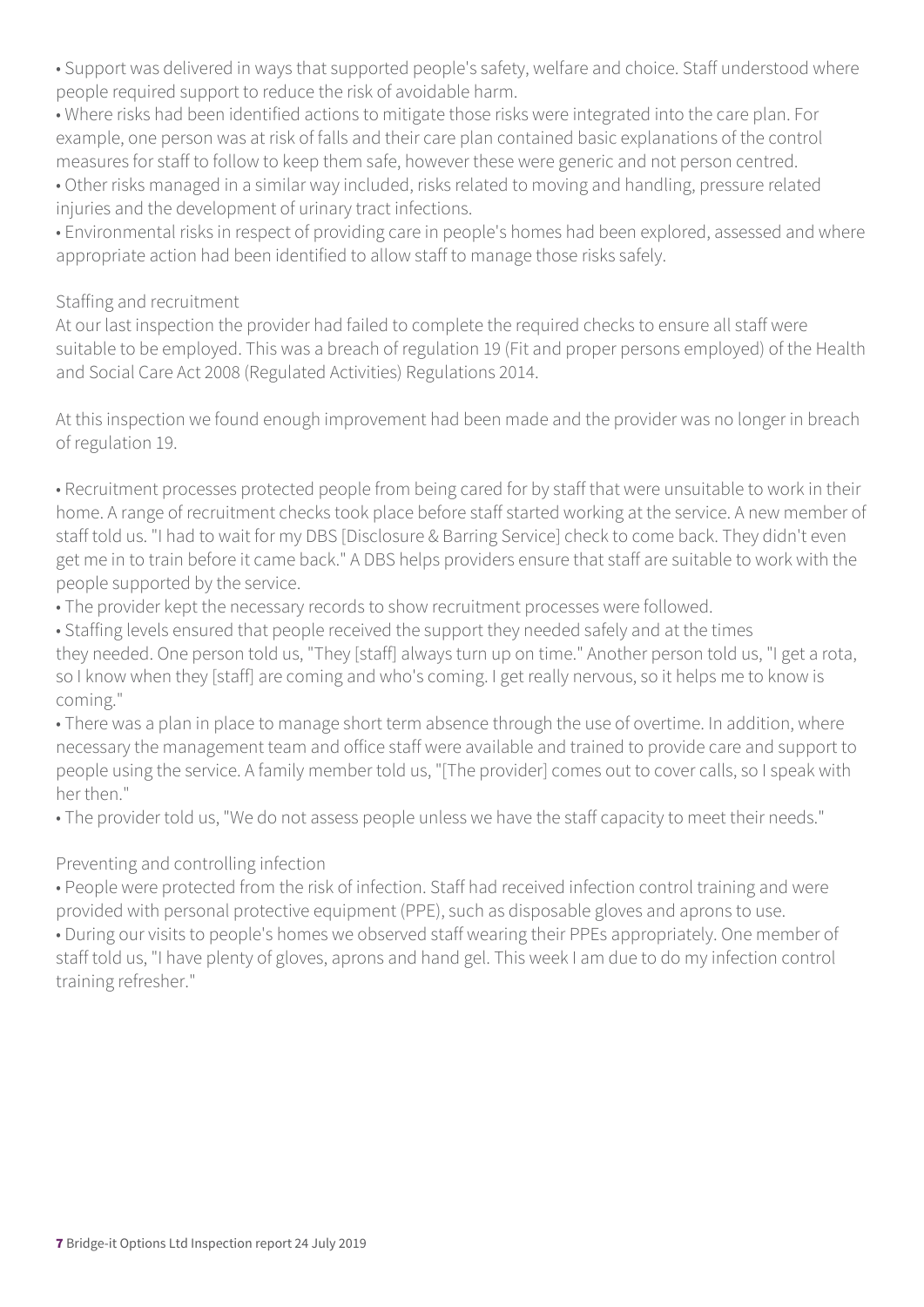### Is the service effective?

## Our findings

Effective – this means we looked for evidence that people's care, treatment and support achieved good outcomes and promoted a good quality of life, based on best available evidence.

At the last inspection this key question was rated as good. At this inspection this key question has remained good. This meant people's outcomes were consistently good, and people's feedback confirmed this.

Staff support: induction, training, skills and experience

• People and their families felt staff were competent to give them the care they needed, and that staff were flexible with the support they provided. One person said, "Yes, they are trained and know how to look after me."

• People were supported by staff that had ongoing training that was relevant to their roles, such as safeguarding training, moving and handling, fire safety, food hygiene and medicines management.

• Staff had additional training around people's specific conditions if needed, for example, supporting people who were diabetic and supporting people who were fed through a percutaneous endoscopic gastrostomy (PEG), which is where a person is fed through a tube surgically passed into their stomach through the abdominal wall. One member of staff told us, "The face to face training is good and you have access to courses on line anytime. So we can do them whenever we want."

• Staff who joined the service carried out a comprehensive induction process, including a period of shadowing a more experienced member of staff. Those who were new to care were also supported to complete the care certificate. This is awarded to staff who are new to care work who complete a learning programme designed to enable them to provide safe and compassionate care.

• A new member of staff told us, "For my induction I did the care certificate and shadowed for about two weeks. The first week I just watched and then on the second week I did more of the care. It gave me the confidence to do my job."

• Staff told us and records confirmed that staff were supported in their roles and had regular supervision and one to one meetings with their manager to discuss their care practices and development opportunities. One member of staff told us, "Supervisions, yes we have those. I find them useful; it is nice to touch base, discuss training and next steps [career progression]." Those staff who had worked at the service for a year also received an annual appraisal.

Assessing people's needs and choices; delivering care in line with standards, guidance and the law • People's needs were assessed before they started to receive support from the service. The information gathered included people's preferences, backgrounds and personal histories. This provided staff with the basic information necessary to allow them to understand the people they were supporting.

• People and their families, if appropriate were involved in the assessment process. One person told us, "I have had someone come out and talk to me about my care. They come back once in a while to check it's still okay."

Supporting people to eat and drink enough to maintain a balanced diet

• Where it was part of a person's support package, staff provided support with meals and drinks.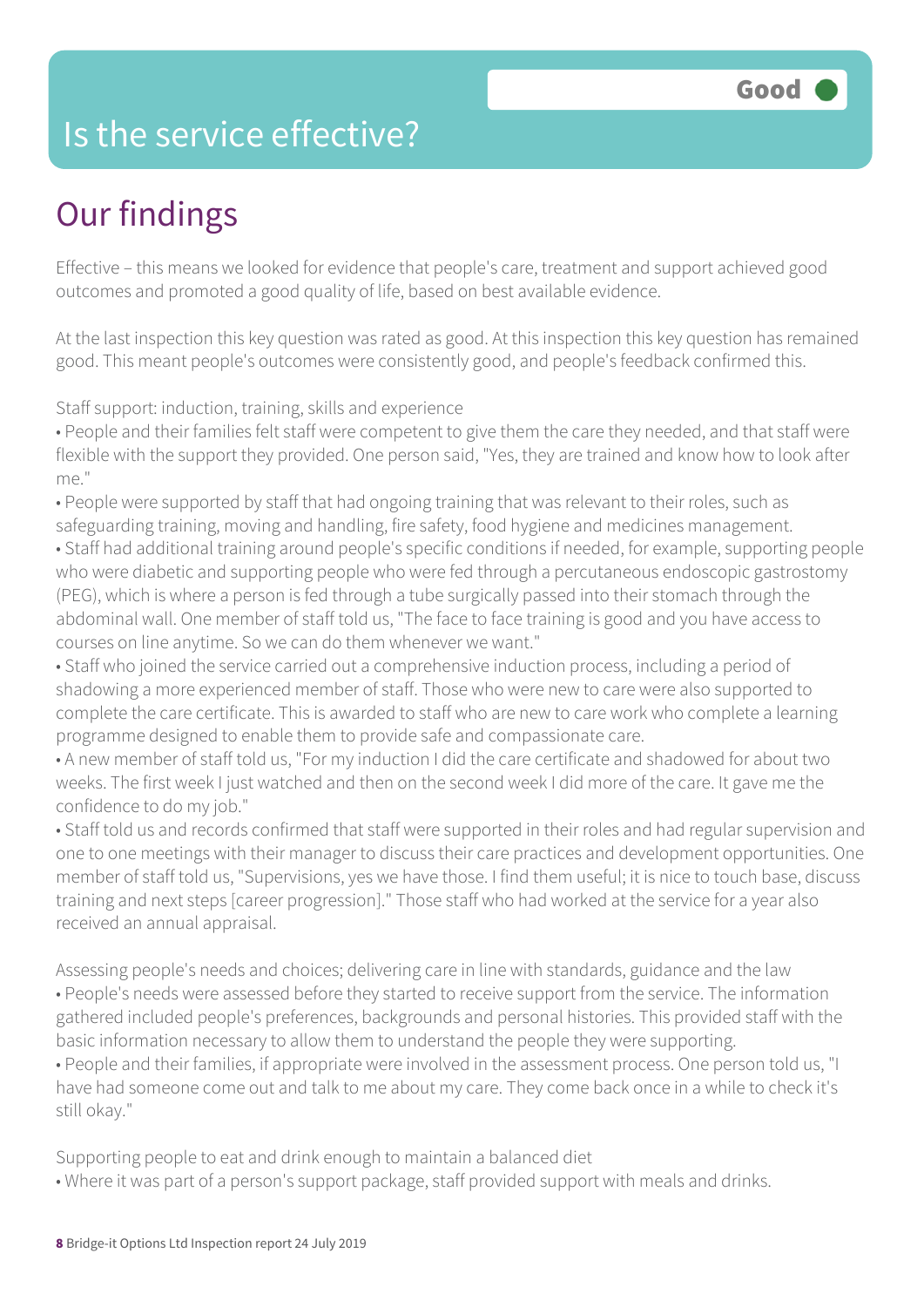People confirmed they were satisfied with the support they received in this area, including the choice and presentation of meals. One person told us, "They [staff] do my food for me. I have written down what I want, and they do it for me."

Ensuring consent to care and treatment in line with law and guidance

The Mental Capacity Act 2005 (MCA) provides a legal framework for making particular decisions on behalf of people who may lack the mental capacity to do so for themselves. The Act requires that, as far as possible, people make their own decisions and are helped to do so when needed. When they lack mental capacity to take particular decisions any made on their behalf must be in their best interests and as least restrictive as possible.

• The provider told us that all of the people they were supporting had capacity to make decisions about the care and support they received.

• The provider and staff were aware of the principles of the MCA and could explain how to apply them if someone lacked capacity. During our visits to people's homes, we heard staff seeking verbal consent from people, in an appropriate way, before providing support. One person told us, "They ask me if it is okay before they do anything. They are very caring." Another person told us, "If I don't want to do something they respect that."

Supporting people to live healthier lives, access healthcare services and support • People were supported to access healthcare services when needed. Care records confirmed people were regularly supported to be seen by doctors and district nurses when necessary. One person told us, "The other day I was in pain and couldn't move. They called the doctor for me and waited with me until the doctor came."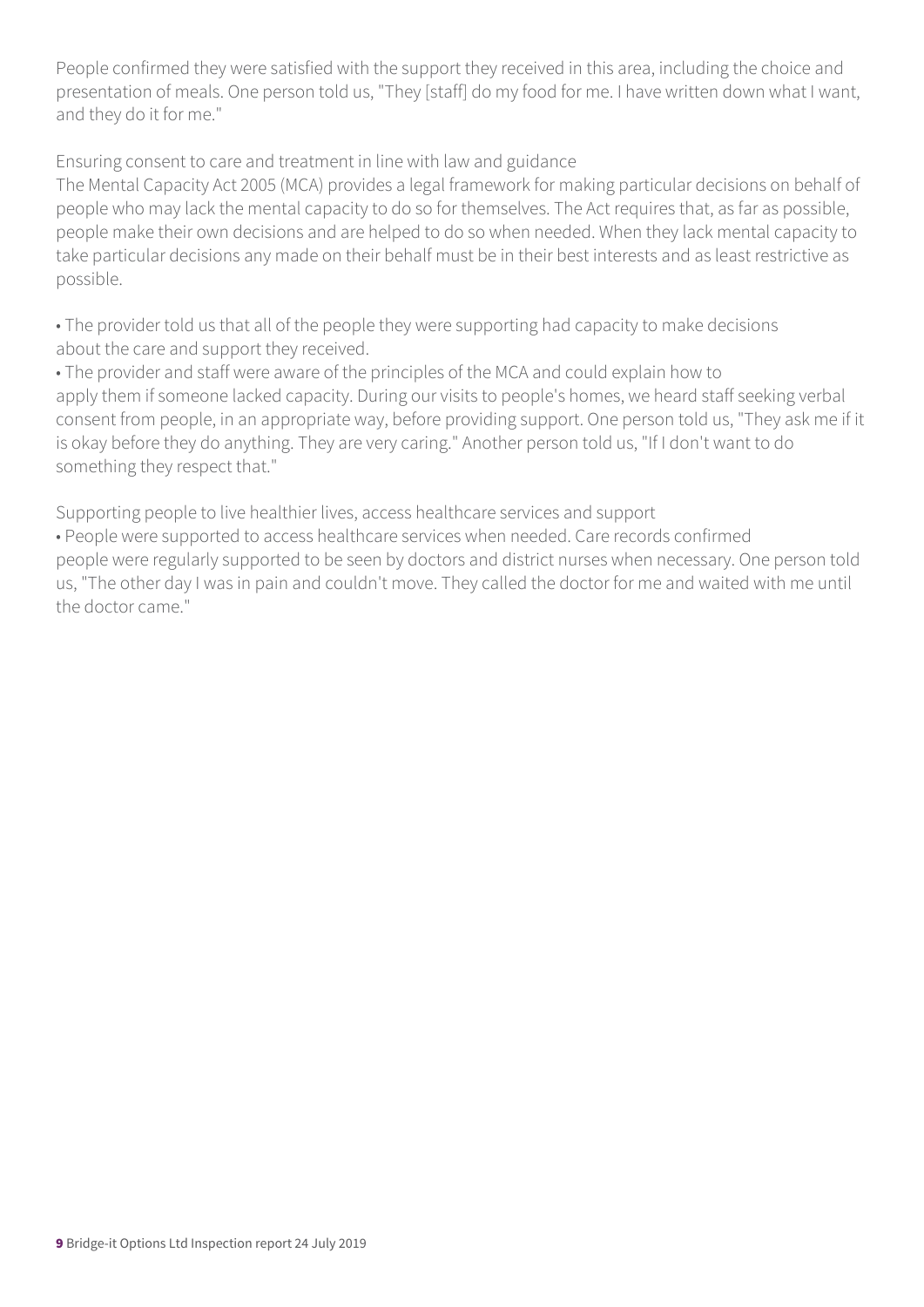### Is the service caring?

### Our findings

Caring – this means we looked for evidence that the service involved people and treated them with compassion, kindness, dignity and respect.

At the last inspection this key question was rated as good. At this inspection this key question has remained good. This meant people were supported and treated with dignity and respect; and involved as partners in their care.

Ensuring people are well treated and supported; respecting equality and diversity

- People told us they felt staff treated them with kindness and were caring. One person told us,
- "Staff are caring, gentle and treat me with respect." Another person told us, "Sometimes I know what I want to say but can't say what I want. They [staff] are patient and so they wait for me [to say what I want]."
- During our visits to people's homes we observed people were treated with kindness and compassion. Staff spoke respectfully with people and engaged with them in a friendly, relaxed way. They called people by their preferred name and spent time chatting with them as they carried out their support duties.
- People were supported by staff who promoted their diversity and persons choices and preferences. Staff were open to people of all faiths and belief systems, and there was no indication that people protected under the characteristics of the Equality Act would be discriminated against.

Supporting people to express their views and be involved in making decisions about their care

- People and family members confirmed that they were involved in discussions about their care. One person told us, the managers, "come out to see me and they talk about my care."
- Another person told us, "I have got a manual [care plan]. If my routine changes they write it. I have looked at the file and it does say what my care is."
- Where appropriate, staff ensured that family members and others who were important to people were kept updated with any changes to the person's care. A family member told us, "Yes I am involved in [my relative's] care. I was in care myself, so I make sure it is right."

Respecting and promoting people's privacy, dignity and independence

- People were encouraged to do as much as they could for themselves. For example, one person told us they did their own breakfast and staff, "help me by carrying it through to the lounge." Another person told us, "When they [staff] help me they try and make me do as much as I can for myself."
- People were supported by people who treated them with dignity and respect. One person told us, "When they [staff] are doing my personal care they treat me with respect and dignity. They cover me and tell me what they are going to do."
- One member of staff told us, "When I go in I introduce myself. If they are in bed I knock on the door and wake them up slowly by saying their name."
- Staff described how they protected people's privacy and dignity. This included listening to people, respecting their choices and closing doors and curtains when providing personal care. One member of staff told us, "I always check [the person was happy] before providing personal care and make sure they are covered and things like that."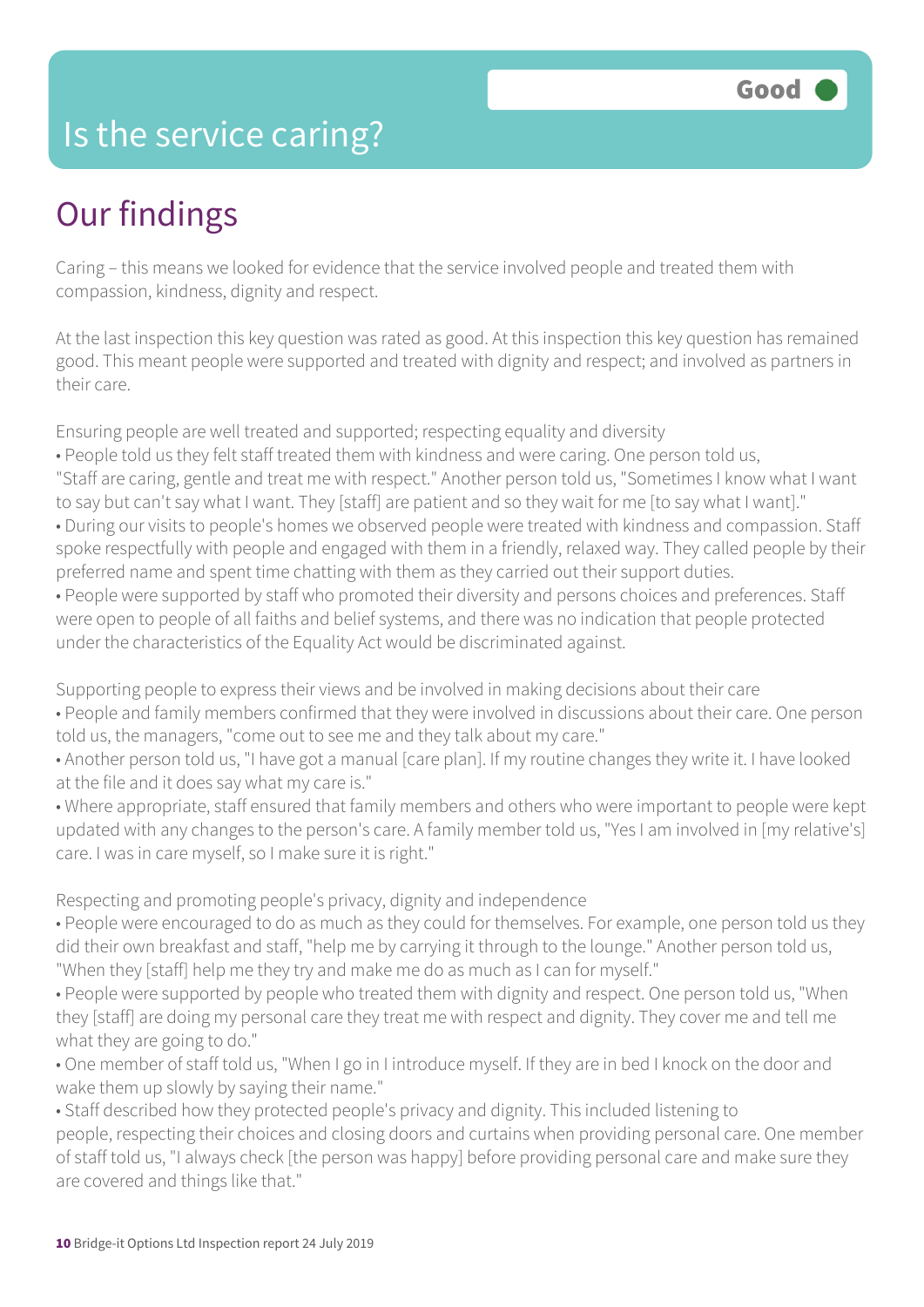### Is the service responsive?

# Our findings

Responsive – this means we looked for evidence that the service met people's needs.

At the last inspection this key question was rated as good. At this inspection this key question has remained good. This meant people's needs were met through good organisation and delivery.

Planning personalised care to meet people's needs, preferences, interests and give them choice and control • People were supported by staff who had a good understanding of their care and support needs and their personal preferences.

• Care plans informed staff how they should support people in a way that met their likes, dislikes and preferences and of the things that were important to them. In each person's care plan there was a one page 'grab sheet,' which highlighted key points regarding the care and support required. This provided a quick overview and guided staff on the person's care needs and how to support them.

• People's care plans contained information about their personal history, their preferences and information about how they liked to communicate. One member of staff told us, "I find the care plans very helpful. I have found the information in the folder is all there, when I need it." Another member of staff told us, "I feel the care plans have sufficient information to support people. I always look at the quick guide to see if anything has changed and I have done everything."

• The provider and staff were responsive to people's changing needs. For example, one person who did not normally require assistance with their medicines had been prescribed a medicine they could not administer themselves. They raised this with the member of staff that was supporting them, and they immediately contacted the office to arrange for the support plan to be amended to reflect this change in need. Another person told us how, as a result of the support they had received from the service their independence had improved, requiring less support. They told us how they had worked with the provider to continually adjust the care and support they needed.

#### Meeting people's communication needs

Since 2016 onwards all organisations that provide publicly funded adult social care are legally required to follow the Accessible Information Standard (AIS). The standard was introduced to make sure people are given information in a way they can understand. The standard applies to all people with a disability, impairment or sensory loss and in some circumstances to their carers.

● The provider complied with the Accessible Information Standard, where people were not able to communicate verbally effective, staff understood the need to support people with patience and engaged with people's non-verbal communication, such as body language. One person who sometimes found it difficult to communicate verbally told us, "Carers know me and know sometimes I cannot say what I want to say. They wait for me and can work out what I am trying to say. They are very patient with me and help me work through what I want to say."

Improving care quality in response to complaints or concerns

• Complaints about the service and the quality of the support provided were managed effectively. The provider had systems in place to log, respond to, follow up and close complaints. One person told us they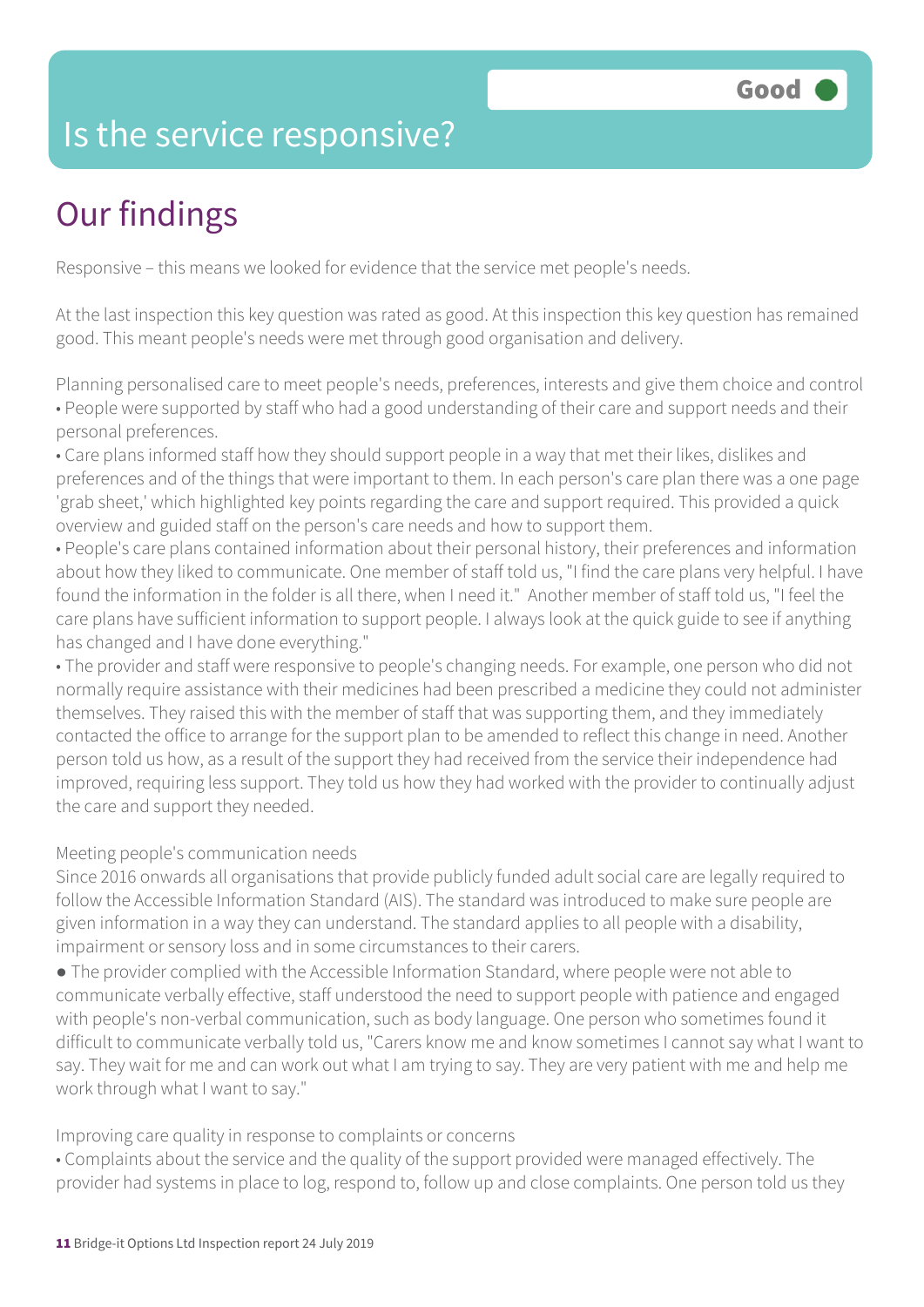felt confident that any complaints would be dealt with effectively. They told us, "I have had to complain [about a member of staff]. All they kept doing was playing on their phone. They dealt with that okay. The boss lady came out and sorted it out."

• Where complaints had been received these had been investigated in line with the provider's policy and an apology given to the person affected.

#### End of life care and support

• At the time of the inspection no-one was receiving end of life care from the service.

The provider ensured that end of life training was available to all staff, if they wanted to develop these skills. They explained that if they needed to support someone at the end of their life they would work closely with other community healthcare professionals to ensure their care needs were met.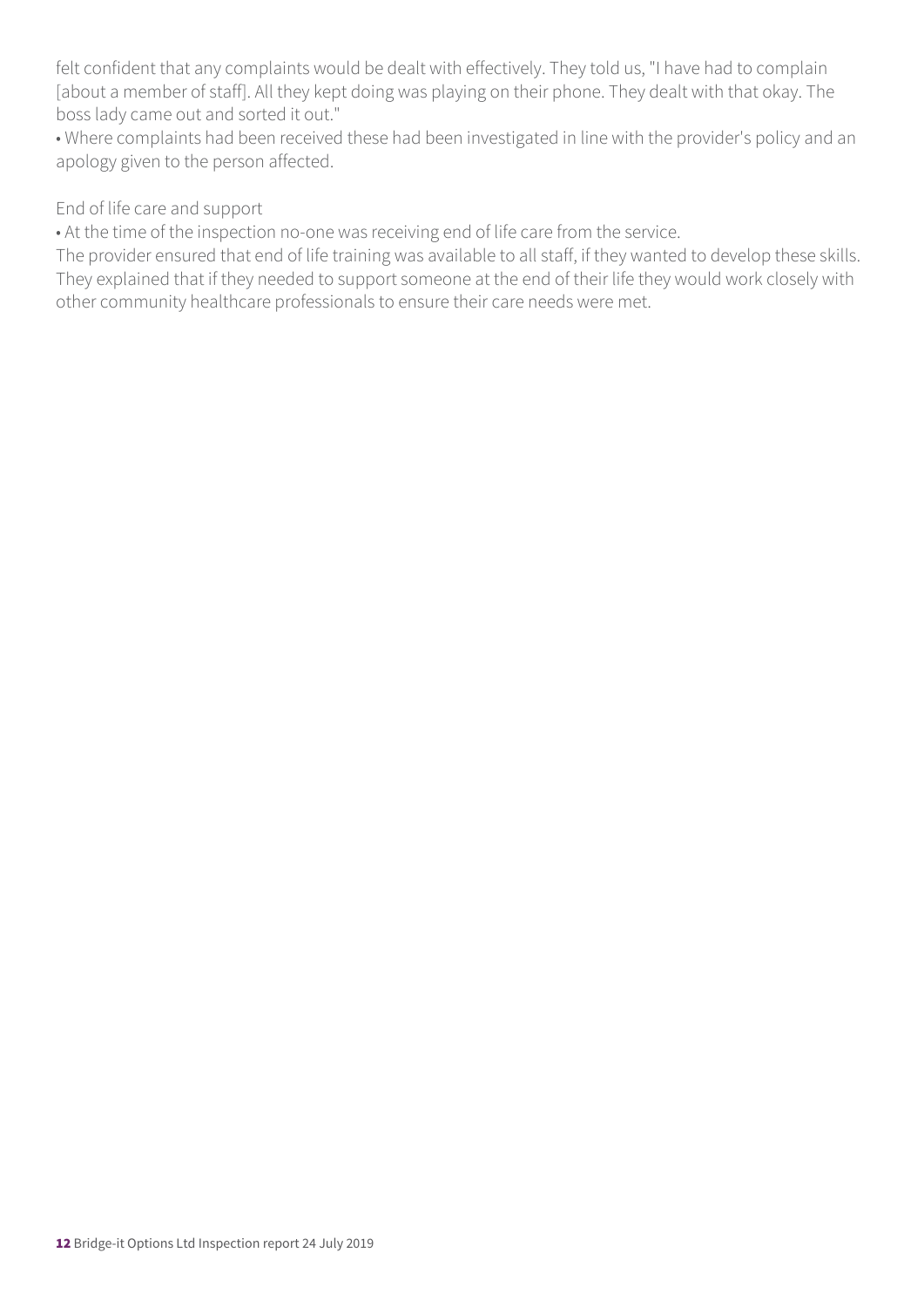### Is the service well-led?

## Our findings

Well-Led – this means we looked for evidence that service leadership, management and governance assured high-quality, person-centred care; supported learning and innovation; and promoted an open, fair culture.

At the last inspection this key question was rated as requires improvement. At this inspection this key question has remained requires improvement. This meant that although the management and leadership of the service had improved it was still inconsistent. Systems and processes did not always support the delivery of high-quality, person-centred care.

Managers and staff being clear about their roles, and understanding quality performance, risks and regulatory requirements; Continuous learning and improving care At our last inspection the provider had failed to ensure there were effective systems in place to identify areas requiring improvement and make necessary changes promptly. This was a breach of regulation 17 (Good Governance) of the Health and Social Care Act 2008 (Regulated Activities) Regulations 2014.

At this inspection we found enough improvement had been made and the provider was no longer in breach of regulation 17. However, there was still a need for further improvement and changes still needed to be fully embedded.

- There were systems and processes in place across the service to assess, monitor and
- improve the quality of the service provided. However, these systems were not always robust and did not always identify opportunities for improvement.
- For example, the audits of care plans did not always identify that some care plans and risk assessments did not always reflect people's individual needs in a person centred way. The medicines audit did not always identify where the National Institute of Clinical Excellence (NICE) guidance was not being followed. These failings had not impacted on people using the service and by the end of the inspection the provider had ensured that all records were person centred and national guidance was followed. The provider told us they would review their quality assurance process to ensure that the service delivered high quality care.
- Other systems in place to monitor the quality of the service were effective. The provider and branch manager carried out regular 'spot checks'' on staff. These focused on of the provision of care and feedback from the person receiving the service." Where concerns were identified these were dealt with through a one to one supervision with the member of staff and focused training sessions.
- There was a management structure in place, consisting of the provider, who was supported by the branch manager, a field care supervisor, care co-ordinator and care staff. Each had clear roles and responsibilities. • Staff were organised and carried out their duties in a calm, professional manner. The office provided the focal point for staff working on their own in the community. One member of staff told us, "It is a strange job because you work on your own, but you don't feel like you are on your own. I feel well supported by the management. They can be contacted any time in an emergency." Another member of staff told us, "I love working here I have referred many of my friends to come and work here. I have also referred my Nan to the service [for care support]. I would definitely recommend it."